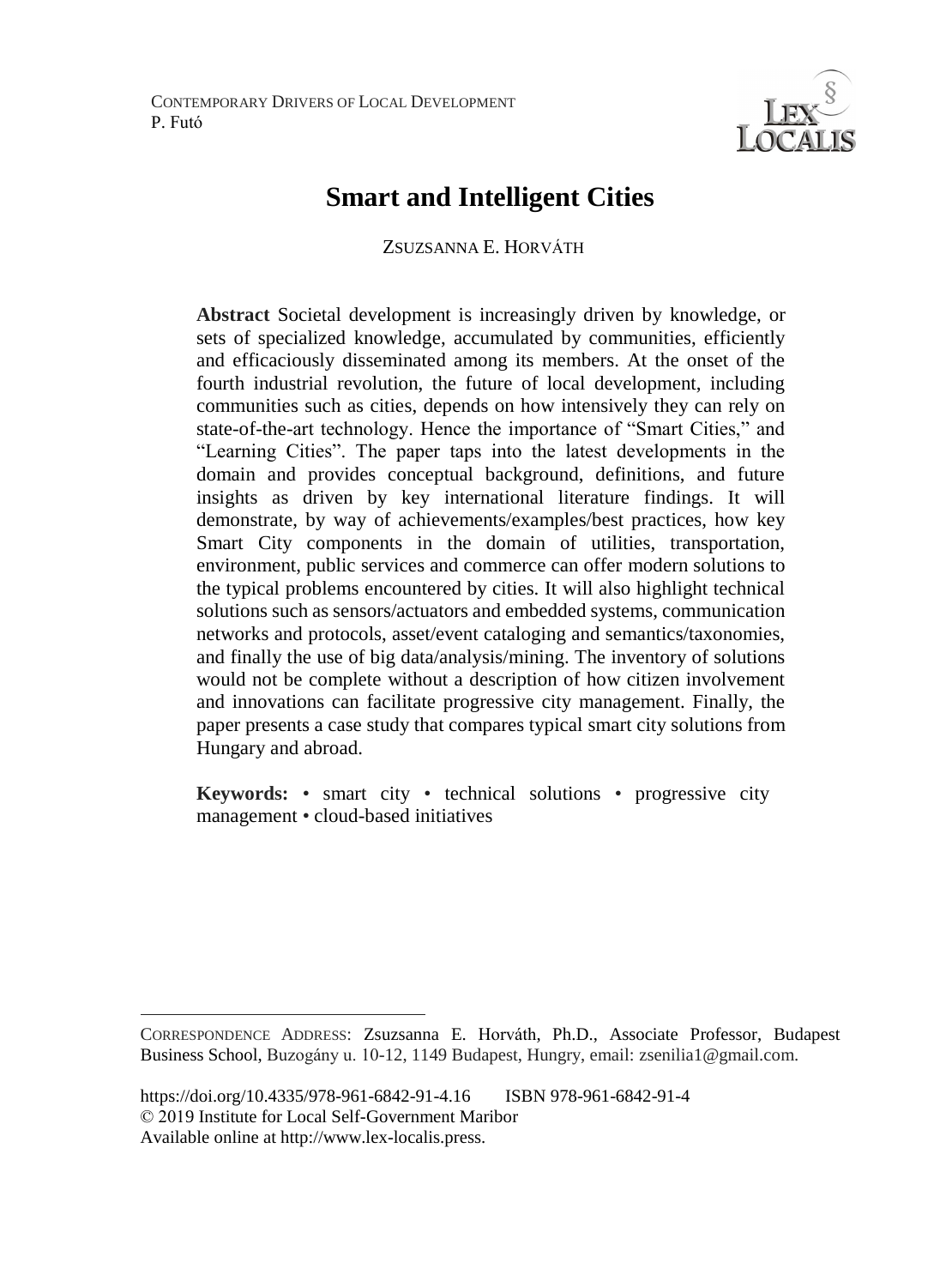## **1 Conceptual framework**

In the second decade of the twenty-first century, more than half of the global population live in urban areas, and the share of big cities is predominant. The world's largest metropolitan areas are home to more than one-eighth of the global population. Cities are the core of economic growth, demonstrated by the fact that nearly one-third of global economic output is focused here (Gere 2016). Stemming from their roles as drivers of modern economic growth – involving commerce, innovation, talent and infrastructural relations – global cities play a key role in the governance of the global economy.

The growth rate of the population of large cities is spectacular, and ever rising. The share of the global population is also increasing. It is therefore of fundamental interest from a global perspective to manage cities in a way that is sustainable in all aspects.

The rise in the populations of large cities is coupled with the wake of the fourth industrial revolution, resulting in IT being expanded to all areas of life. In the near future, IT will be inevitably governing people's lives, including the environments people live in. Technical innovations are present in both the private and the public sphere; they facilitate the everyday lives of individuals and also assist governments (national, regional or local) to better manage the lives of communities. More and more activities are being optimized or automated so that time management and the exploitation of resources are maintained at ideal levels. The final state of sophistication in the interconnectedness between people and internet-provided management is called the Internet of Things.

Large cities suffer from a number of problems which are inherent to their development, and often inorganic, forced or unplanned. Such problems, among others, include the high cost of living, congested communities, public health crises, and fossil fuel dependency (Czirjak and Gere 2016). IT companies have realized the potential of innovative technological solutions as remedies for tackling urban issues, and today Microsoft, IBM, $<sup>1</sup>$ </sup>  $CISCO<sup>3</sup>$  LG,<sup>3</sup> GE<sup>4</sup> and SIEMENS<sup>5</sup> all use the Internet of Things.

A recent report by  $PWC^6$  Russia (PwC 2017) presented survey findings about the techreadiness of global cities. The term tech-readiness signifies how ready cities are to adopt technology-driven solutions across sectors from education to security and healthcare. This capacity was gauged across several variables, such as the presence of basic infrastructure, the strategies and regulations that support the adoption and use of new infrastructure, the availability of finished prototypes, and the social readiness of citizens to use new technologies.

The report concludes that the ranking and achievement of the "tech-readiness" of cities is spread among the following candidates:

- 1. Singapore (64%);
- 2. London (59%);
- 3. Shanghai (55%);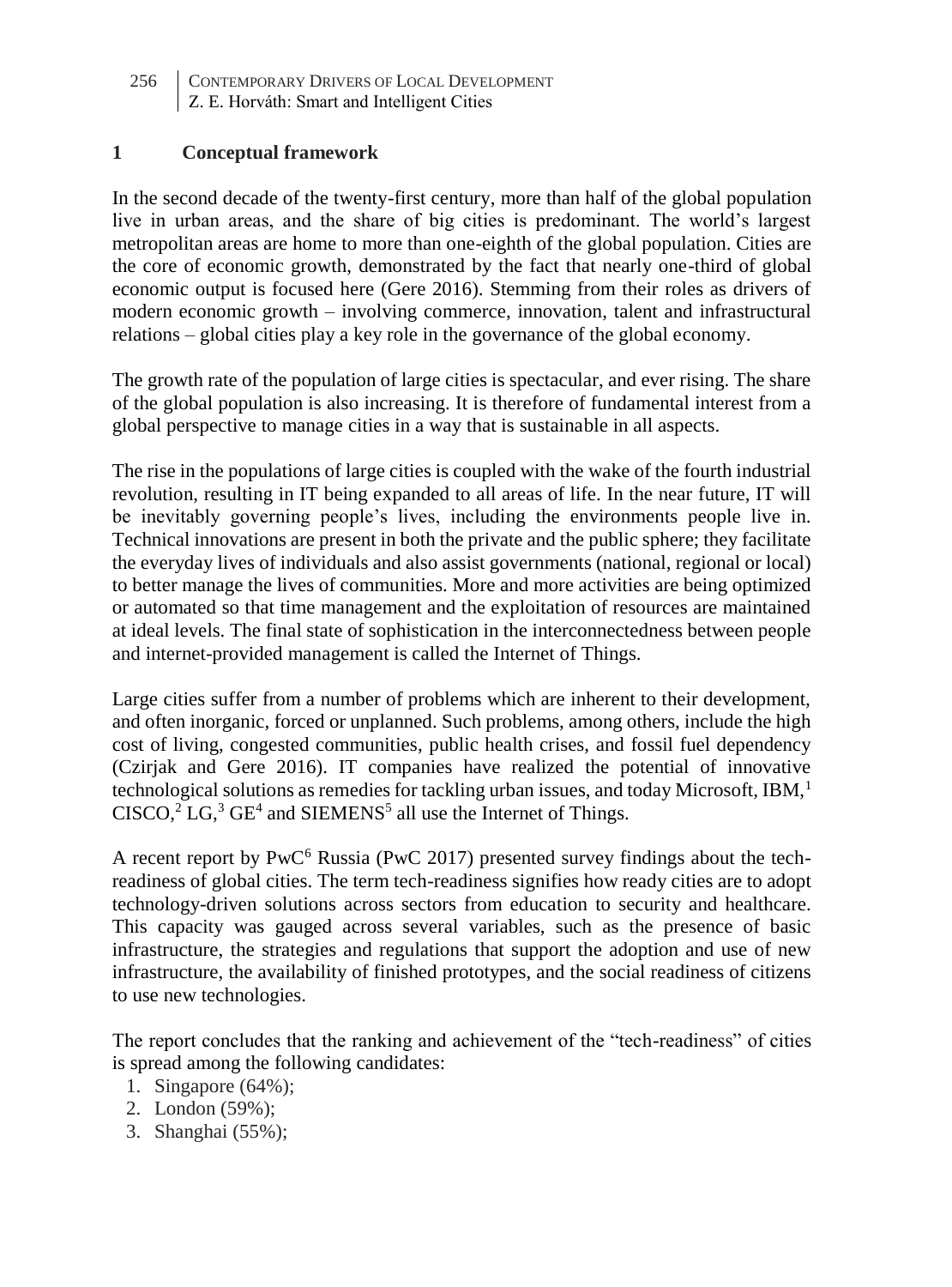- 4. New York (53%);
- 5. Moscow (53%) (PwC 2017, 2).

The report, among other issues, also highlighted a few areas of innovation as being indicative of tech-readiness. "In terms of embracing new tech in daily life, London (42%) and Toronto (41%) came in at the bottom. When gauging innovation in culture and tourism, Barcelona (78%), Shanghai (78%) and Singapore (72%), took the lead. In readiness to integrate autonomous transportation, London (72%) was at the top. And in terms of digital economy infrastructure, Singapore (75%) came in first—likely due to its adoption and investment of tech in educational settings" (PwC 2017).

City growth, efficient management, and innovative solutions in IT are today interconnected. The application of smart IT solutions for tackling community or urban issues has been gradually adopted across the world, and this process has given rise to the Smart Cities "movement". The denomination Smart Cities can be perceived as a parallel to smartphones, which are versatile, programmable, and whose designers and programmers strive to provide personalized solutions. An expansion of the *smart cities* term is smart urbanization, which is seen as key to building safer, healthier, resilient and sustainable cities of tomorrow by utilizing smart growth principles, effective urban planning models, ICTs, and low-carbon energy systems. Smart urbanization, with smart cities nested within, can help create more habitable and efficient urban centres (Horváth 2016). It may also help alleviate pressure on existing natural habitats, resources and biodiversity, thereby reducing the risk of man-made disasters.

In response to UN Sustainable Development Goal (SDG) no. 11, stipulating: "Make cities and human settlements inclusive, safe, resilient and sustainable" (UN General Assembly  $2015$ , 14), ITU<sup>7</sup> and UNECE<sup>8</sup> launched the United for Smart Sustainable Cities (U4SSC) initiative. U4SSC primarily advocates for public policy to encourage the use of ICTs to facilitate and ease the transition to smart sustainable cities worldwide. In order to provide a conceptual framework for the initiative, UNECE and ITU, together with other partner organizations, have developed a common definition of a smart and sustainable city:

*"A smart sustainable city (SSC) is an innovative city that uses information and communication technologies (ICTs) and other means to improve quality of life, efficiency of urban operation and services, and competitiveness, while ensuring that it meets the needs of present and future generations with respect to economic, social, environmental as well as cultural aspects" (ITU 2017, 45).*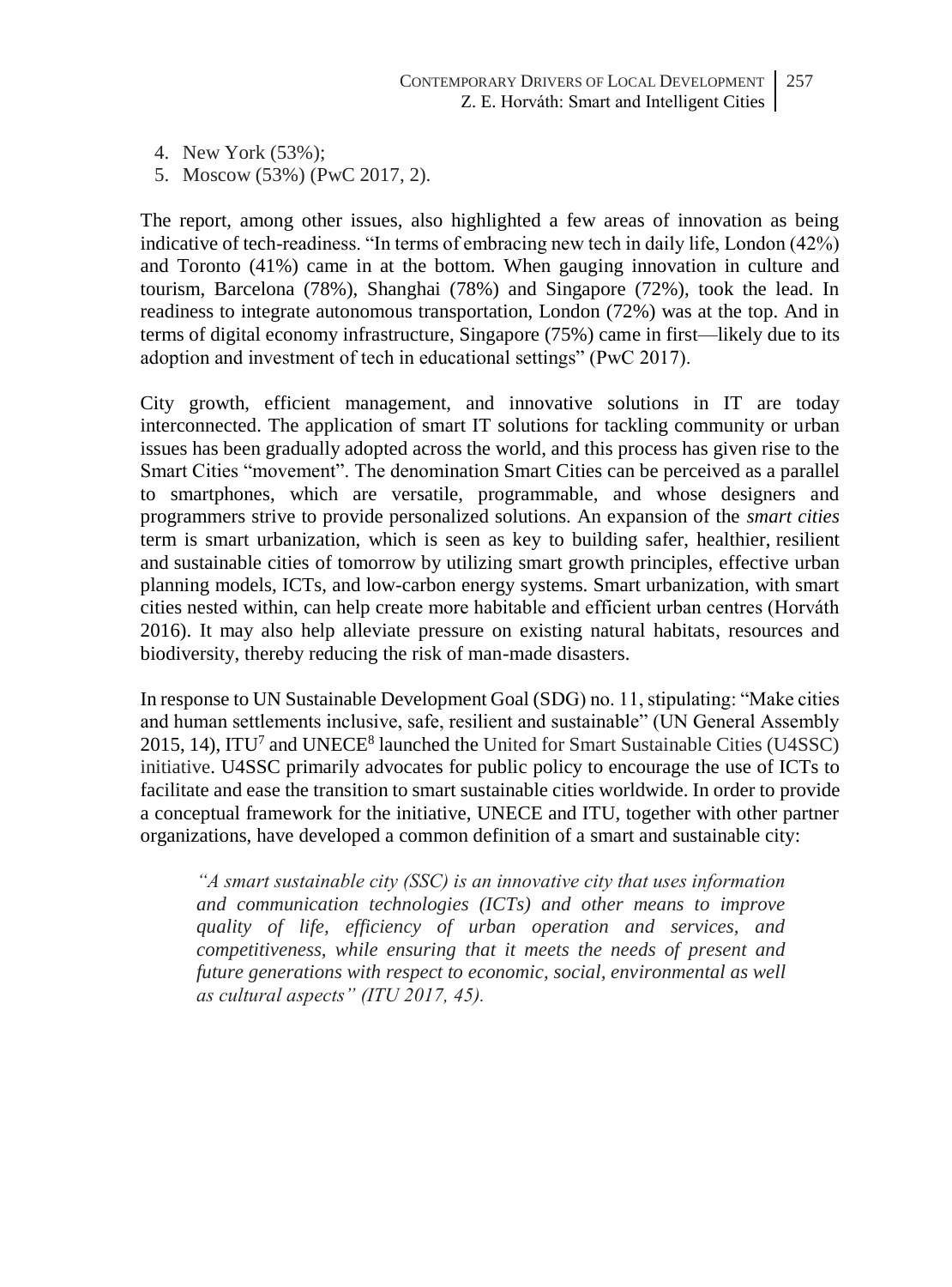#### **2 Case studies**

In the next section, short case studies illustrating the various components or sub-systems of smart city solutions will be discussed, followed by select Key Performance Indicators (KPIs), pertaining to the domain under discussion.

KPIs are taken from the ISO 37120 – the first international standard<sup>9</sup> about city indicators, which lists a totality of 100 indicators (46 core and 54 supporting) which are structured around the following 17 themes: Economy, Education, Energy, Environment, Finance, Fire and Emergency Response, Governance, Health, Recreation, Safety, Shelter, Solid Waste, Telecommunications, Transportation, Urban Planning, Wastewater and Water & Sanitation (ISO 2014).

## **2.1 Smart economy (Busan, South Korea)**

With an economy based on heavy industry, South Korea's second largest city, Busan, confronts challenges similar to those of other large, industrial cities. A primary challenge for Busan is creating job opportunities for its 60,000 annual university graduates and retaining a high-quality workforce. City leaders that face similar issues will be interested in Busan's decision to deploy Cisco's Smart+Connected Communities solution and public cloud infrastructure to stimulate job creation and business growth.

The Busan Metropolitan Government recognized the potential for growing its economic base through the use of information and communication technology (ICT). By connecting citizens, educational institutions, government agencies, and industry, the city has been able to drive sustainable urban development while providing citizens with easy access to city services. A 10GB broadband infrastructure, the Busan Information Highway, has already been deployed and linked to 319 public institutions. This infrastructure gives Busan government a strong foundation for expansion.

Busan Smart+Connected Communities solutions are delivered using a cloud infrastructure based on Cisco UCS™ Unified Computing System™ (UCS®). Today, the cloud connects the Busan Metropolitan Government, the Busan Mobile Application Center (BMAC), and five local universities. Eventually, it will deliver services to citizens through kiosks, citywide digital interactive displays, home-based access, and mobile access (PwC 2017).

One of the first major cloud-based initiatives is designed to create 3500 job opportunities and 300 start-up companies with a focus on mobile application development by 2014. Spearheaded by the Busan IT Industry Promotion Agency (BIPA), the project will create an open innovation ecosystem that fuels the app. economy of Busan. The Busan Metropolitan Government funds ICT development and provides training and education through the BMAC.<sup>10</sup> Software developers, entrepreneurs, and small businesses can register and gain access to tools, training, and testing resources for developing smart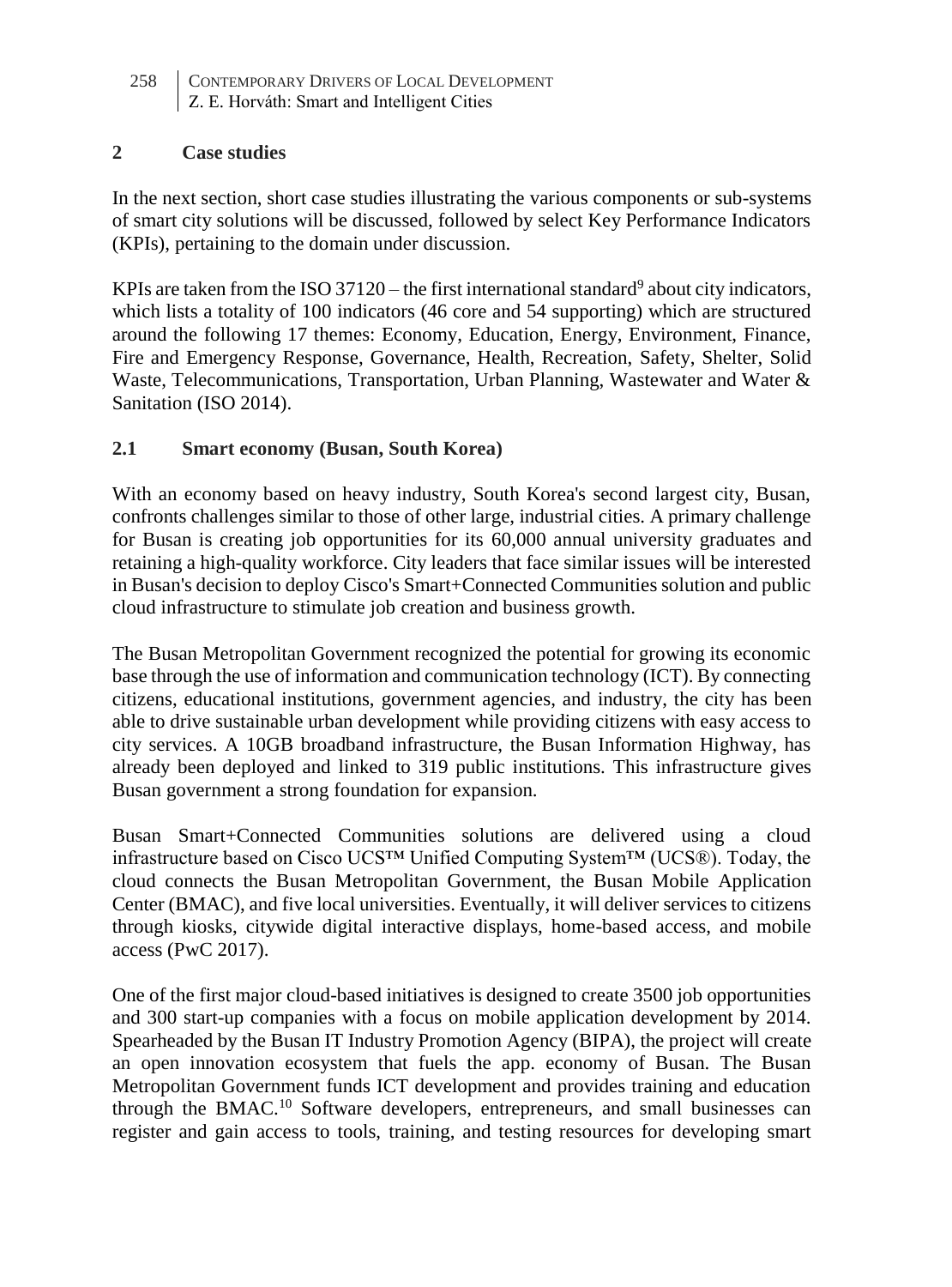applications and mobile app-based services for citizens. Revenue that is generated is returned to developers through BIPA.<sup>11</sup>

BMAC offers physical workspaces, such as project and meeting rooms, shared application development, cloud platforms for Windows and Mac operating systems, an applications library, a consulting center for start-ups and small office/home office professionals, testing tools, smart devices, application programming interfaces for access to municipal data, an application developer's forum, and marketing resources.

| <b>THEME</b> | <b>CORE INDICATORS</b>                                                                                                  | <b>SUPPORTING INDICATORS</b>                              |
|--------------|-------------------------------------------------------------------------------------------------------------------------|-----------------------------------------------------------|
| Economy      | City's unemployment rate                                                                                                | Percentage of persons in full-time<br>employment          |
|              | Assessed value of commercial and<br>industrial properties as a percentage of<br>total assessed values of all properties | Youth unemployment rate                                   |
|              | Percentage of city population living in                                                                                 | Number of businesses per                                  |
|              | property                                                                                                                | 100,000 population                                        |
|              |                                                                                                                         | Number of new patents per 100,<br>000 population per year |

**Figure 1:** KPI indicators in the Smart Economy domain

Source: Author's construction adopted from ISO (2014).

## **2.2 Smart mobility (Doha, Qatar)**

Like many developed areas, there are traffic jams in Qatar that not only aggravate commuters but can also be costly for companies with fleet vehicles that move goods and services around the region.

Smart Fleet combines sensors with Ooredoo's<sup>12</sup> wireless network to help businesses better direct their fleet vehicles to avoid traffic congestion and reduce operating costs (Smart Cities Council 2018). Council member Ooredoo, the telecommunications company based in the Qatar capital of Doha, has developed a cloud- and sensor-based Smart Fleet solution that deploys GPS<sup>13</sup> and GSM<sup>14</sup> technology to centralize and manage transport-related information. The subscription-based service can be used for any kind of fleet, whether in the services sector, transport and logistics, passenger transportation or construction.

When there is a traffic jam, the system can route a driver around it. This not only saves the driver time, but it can save other drivers time too. By reducing the number of vehicles driving into the congestion, the traffic jam can clear faster.

In addition to reducing the amount of gas wasted in traffic, Smart Fleet can also design fuel-efficient routes for drivers which can save companies money and help reduce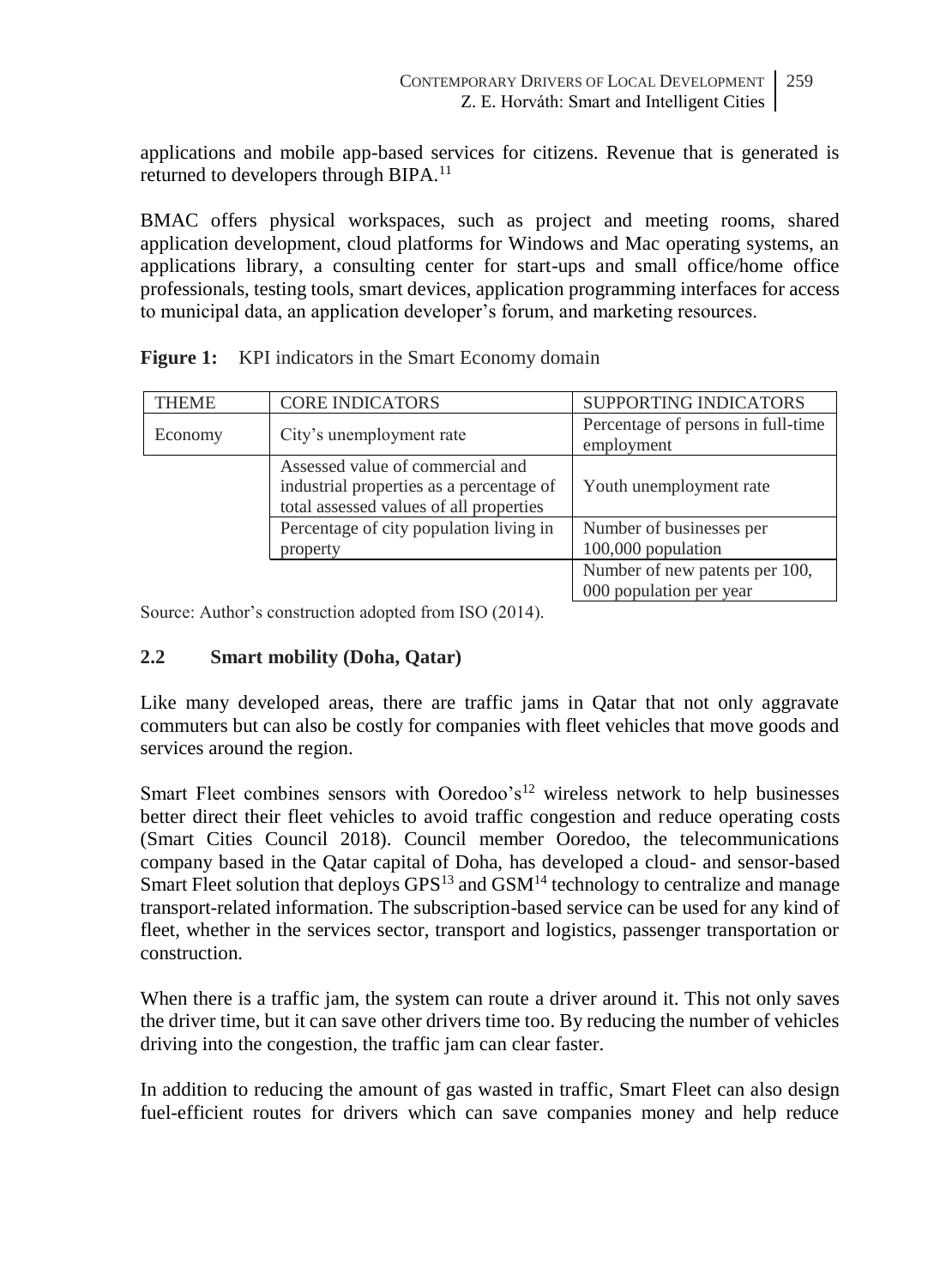pollution. By keeping track of their assets in real-time, the system also helps the companies that use it reduce loss and theft.

| <b>THEME</b>   | <b>CORE INDICATORS</b>      | <b>SUPPORTING INDICATORS</b>          |
|----------------|-----------------------------|---------------------------------------|
|                | Kilometers of high capacity | Percentage of commuters using travel  |
| Transportation | public transportation per   | mode to work other than a personal    |
|                | 100,000 population          | vehicle                               |
|                | Kilometers of light         |                                       |
|                | passenger public            | Number of two-wheel modernized        |
|                | transportation system per   | vehicles per capita                   |
|                | 100,000 population          |                                       |
|                | Annual number of public     | Kilometers of bicycle paths and lanes |
|                | transport trips per capita  | per 100,000 population                |
|                |                             | Commercial air connectivity (number   |
|                |                             | of non-stop commercial air            |
|                |                             | destinations)                         |
|                | Number of personal          | Transportation fatalities per 100,000 |
|                | automobiles per capita      | population                            |

|  |  |  | Figure 2: Key Performance Indicators in the Smart Mobility domain |
|--|--|--|-------------------------------------------------------------------|
|--|--|--|-------------------------------------------------------------------|

Source: Author's construction adopted from ISO (2014).

### **2.3 Smart environment (Triangulum, Eindhoven, the Netherlands; Manchester, UK; Stavanger, Norway<sup>15</sup>)**

In the Triangulum project, the aim of Lighthouse Cities is to demonstrate that the integration of technologies from the energy, buildings, mobility and ICT sectors within a district can induce significant reductions in energy demand and local GHG<sup>16</sup> emissions and at the same time enhance quality of life and provide a basis for economic growth and development. The project consortium combines the interdisciplinary experience and expertise of twenty-two partners from industry and research and six municipalities which are committed to developing and implementing smart solutions which are planned to be further disseminated and replicated primarily in the three Follower Cities: Leipzig (DE), Prague (CZ), and Sabadell (ES), but also beyond.

As an overarching objective, Triangulum seeks to develop a model for the replication of smart city solutions based on cost and benefit, as well as maximize the dissemination and impact of the knowledge and innovation generated during the project. The replication approach has the following three stages, as shown in the graphic below: demonstration, assessment, and replication. In the demonstration phase, projects such as E-bus lines in public transport are implemented to show how public and private actors can work together to jointly improve the quality of life in cities.

The assessment phase serves to generate robust evidence by describing and quantifying the impacts and benefits. Later, and based on the former, business models that enable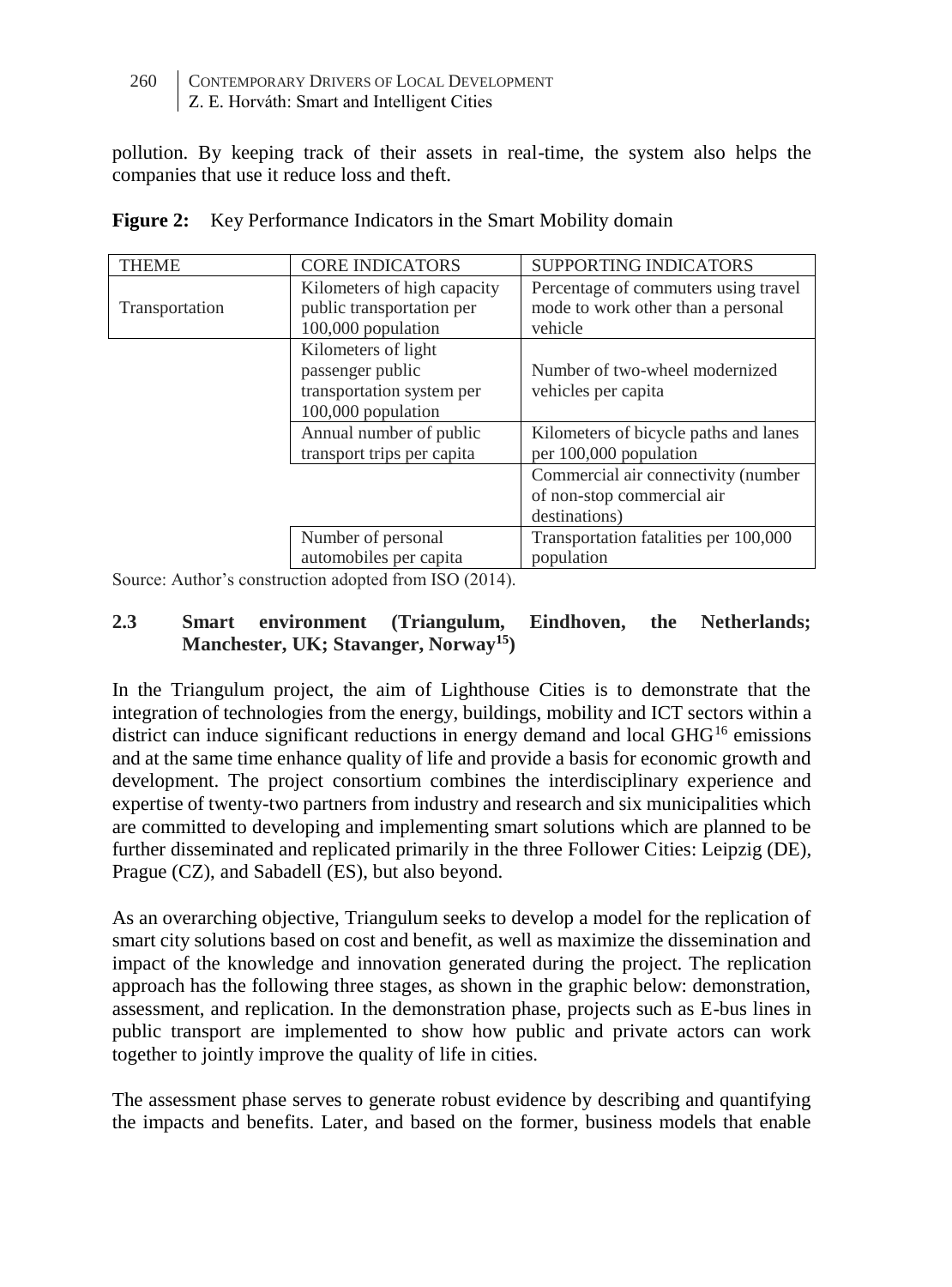replication in the Follower Cities and beyond are elaborated. To facilitate this process, "on-site assessments" have taken place in the lighthouse cities. These visits took place between late 2015 and early 2016 and were led by researchers from the Institute of Human Factors and Technology Management (IAT) at the University of Stuttgart, the Fraunhofer Institute for Industrial Engineering (IAO),<sup>17</sup> the Fraunhofer Institute for Open Communication Systems (FOKUS),<sup>18</sup> and  $\overline{TUV}$  Süd.<sup>19</sup> Each of the assessments took place over a period of approximately two weeks and involved 25–40 interviews (political, management and technical), and a creativity workshop. All of this activity was supported by the local Triangulum coordinators in the cities.

| <b>THEME</b> | <b>CORE INDICATORS</b>          | <b>SUPPORTING INDICATORS</b>         |
|--------------|---------------------------------|--------------------------------------|
| Environment  | Fine particulate matter (PM2.5) | NO <sub>2</sub> (nitrogen dioxide)   |
|              | concentration                   | concentration                        |
|              | Particulate matter (PM2.5)      | SO <sub>2</sub> (sulphur dioxide)    |
|              | concentration                   | concentration                        |
|              | Greenhouse gas emissions        | O <sub>3</sub> (ozone) concentration |
|              | measured in tonnes per capita   |                                      |
|              |                                 | Noise pollution                      |
|              |                                 | Percentage change in number of       |
|              |                                 | native species                       |

**Figure 3:** KPI indicators in the Smart Environment domain

Source: Author's construction adopted from ISO (2014).

## **2.4 Smart governance (G-Cloud framework, New Taipei, Taiwan)**

With over 3.9 million citizens and more than 500 administered institutions and schools, New Taipei City Government began constructing and integrating a public cloud and service cloud, not only to strengthen city government operations and those of its subordinate agencies, but also to determine public sentiment regarding government services in order to facilitate a more rapid and effective public service for citizens. The G-Cloud framework is the foundation of the New Taipei City Government and is the cornerstone in terms of operating the public cloud and service cloud (Smart Cities Council 2018).

One of the biggest challenges was that complaints filed by citizens and their subsequent status were processed manually, and saved using various data formats. This meant that it took a lot of time and resources to perform this task. This was a major bottleneck.

Additionally, the user experience left a lot to be desired. The major complaint was the slow response time from the NTPC government regarding their complaints or requests. This was aggravated by the high number of inconsistencies in the responses that the citizens received.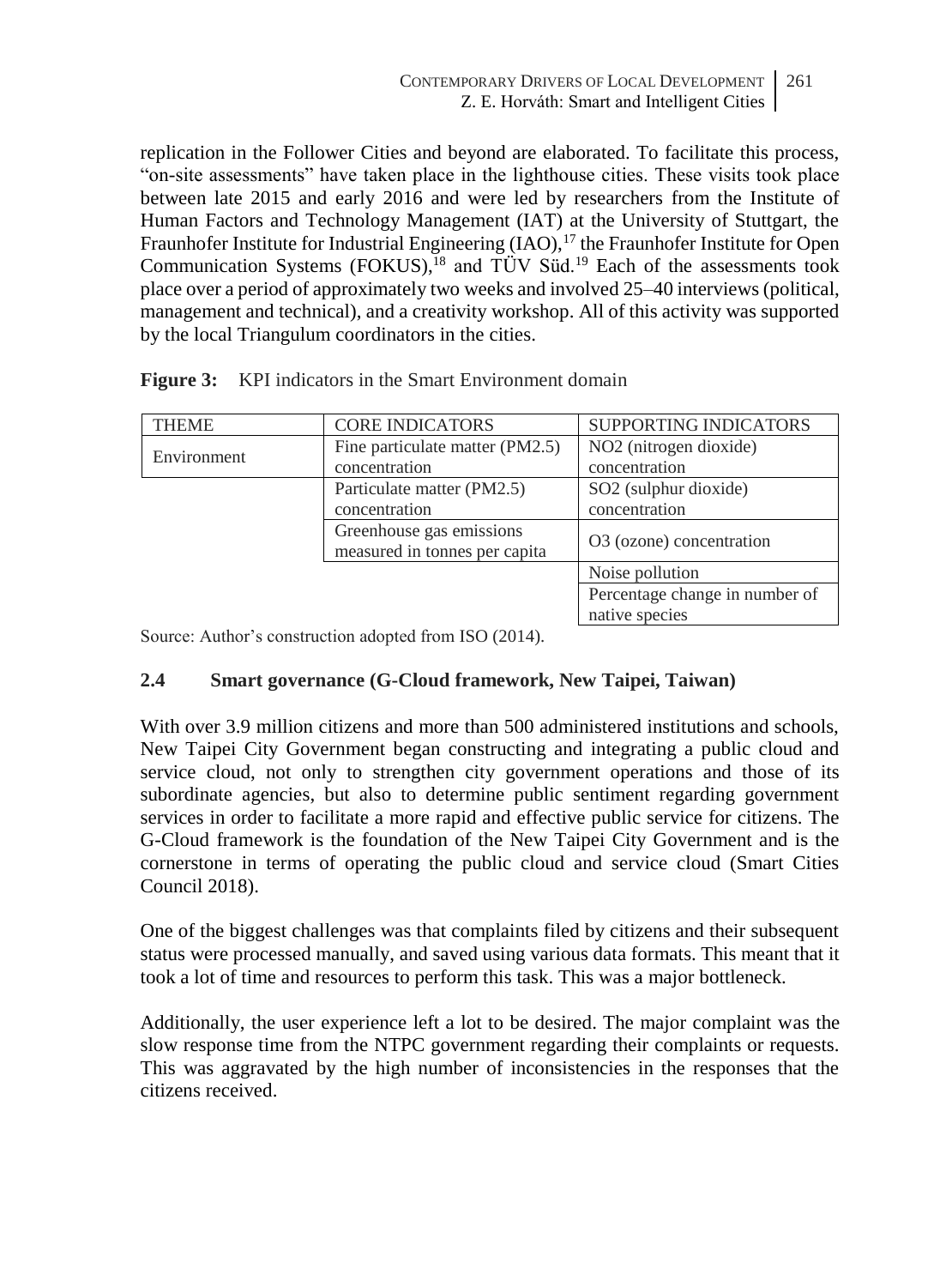Deputy Director Lin Chunyin at New Taipei City Government Information Center said: "The main objective of the official case is to integrate the two [cloud platforms] more closely and to unify rules, so that both internal colleagues and external users can experience the benefits ... furthermore, we realized it was important to minimize the number of resources required to process their complaints and requests, shorten the response time and finally, strive for 100% accuracy and consistency with regard to replies given to our citizens with regard to their complaints or requests" (Smart Cities Council 2018, 2).

| <b>THEME</b> | <b>CORE INDICATORS</b>                                                                    | SUPPORTING INDICATORS                                                                              |
|--------------|-------------------------------------------------------------------------------------------|----------------------------------------------------------------------------------------------------|
| Governance   | Voter participation in last<br>municipal election (as a<br>percentage of eligible voters) | Percentage of women employed in<br>city government workforce                                       |
|              | Women as percentage of total<br>elected to city-level office                              | Number of convictions for<br>corruption and/or bribery by city<br>officials per 100,000 population |
|              |                                                                                           | Citizen representation: number of<br>local officials elected to office per<br>100,000 population   |

Figure 4: Key Performance Indicators in the Smart Governance domain

Source: Author's construction adopted from ISO (2014).

This domain measures a city's civic engagement – particularly for women – as well as the honesty and integrity of its elected officials. Increasing transparency in city governments is a critical step in providing and defending basic rights at the city level. "The advantage of the global standard for measuring and reporting on the performance of city governance – including the role of women in city government, can help city leaders worldwide be more responsive, transparent and more responsible to their citizens" (Smart Cities Council 2018).

# **2.5 Smart education (Cibernàrium, Spain***<sup>20</sup>***)**

Barcelona city government founded the whole digital ecosystem of Barcelona Activa, of which Cibernàrium is a network member. The latter organization governs the training and technological dissemination program of Barcelona Activa – Ajuntament de Barcelona. It offers training for professionals and companies, as well as internet initiation activities for all citizens. The Cibernàrium formula involves a wide range of activities of short duration that are very practical and focused on very specific topics – usually a solution, a concept, or a technological tool that helps participants to develop their technological skills and, therefore, helps with their professional training.

Cibernàrium publishes informative materials in different formats: video courses, activity dossiers, and multimedia content. Cibernàrium hosts days for technological diffusion, along with formative and sectoral events directed at professional sectors. Cibernàrium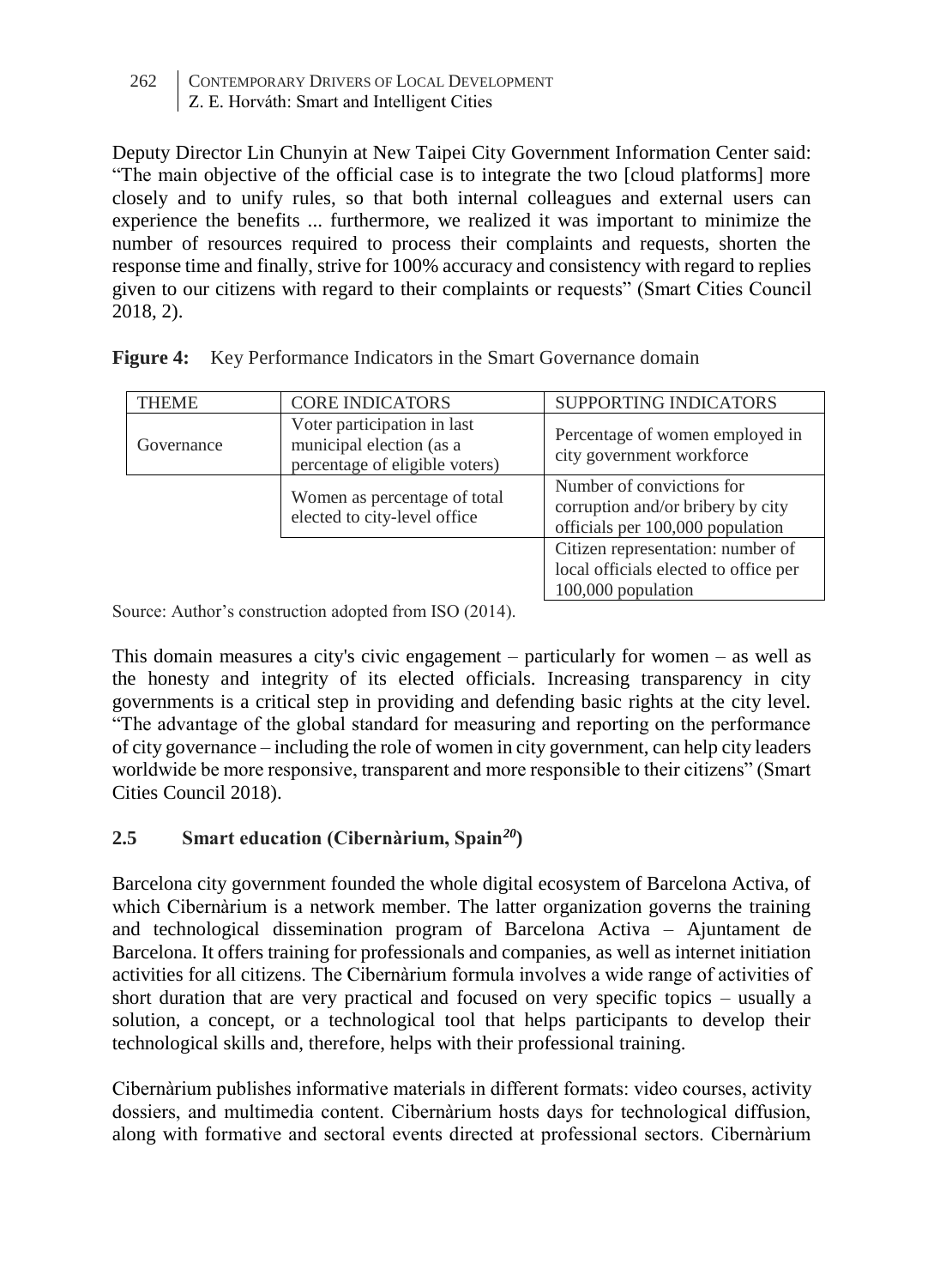develops its activity in different spaces of Barcelona and is headquartered in the Media-TIC Building of 22@.

| <b>THEME</b> | <b>CORE INDICATORS</b>                                                | <b>SUPPORTING INDICATORS</b>                                    |
|--------------|-----------------------------------------------------------------------|-----------------------------------------------------------------|
| Education    | Percentage of female school-<br>aged population enrolled in<br>school | Percentage of male school-aged population<br>enrolled in school |
|              | Percentage of students<br>completing primary education                | Percentage of school-aged population<br>enrolled in school      |
|              | Percentage of students<br>completing secondary<br>education           | Number of high-education degrees per<br>100,000 population      |
|              | Primary education<br>student/teacher ratio                            |                                                                 |

Source: Author's construction adopted from ISO (2014).

#### **3 Conclusion**

It is especially important to have a good understanding and insight into solutions as modern cities are expected to witness an increase in the number and complexity of problems that must be tackled. Therefore, this chapter had the aim of presenting a few solutions related to the development of Smart and Intelligent Cities. It offered a conceptual background, definitions, and working realizations of principles, followed by future insights as driven by key findings from international literature. We have sought to demonstrate, by way of presenting achievements/examples/best practices, how key Smart City components in the domain of utilities, transportation, the environment, public services, and commerce can efficiently resolve the typical problems encountered by cities.

#### **Notes:**

<sup>1</sup> International Business Machines Corporation, an American multinational information technology company.

- <sup>2</sup> Cisco Systems, Inc., an American multinational technology conglomerate.
- <sup>3</sup> LG Corporation, formerly Lucky-Goldstar, a South Korean multinational corporation.
- <sup>4</sup> General Electric, an American multinational conglomerate.
- <sup>5</sup> Siemens AG, a German conglomerate.
- <sup>6</sup> PricewaterhouseCoopers, a multinational professional services network.
- <sup>7</sup> International Telecommunication Union (ITU), a specialized agency of the United Nations.

8 "United Nations Economic Commission for Europe (ECE) is one of the five regional commissions under the jurisdiction of the United Nations Economic and Social Council". (Wikipedia. Available at: https://en.wikipedia.org/wiki/United\_Nations\_Economic\_Commission\_for\_Europe (15 March, 2019)).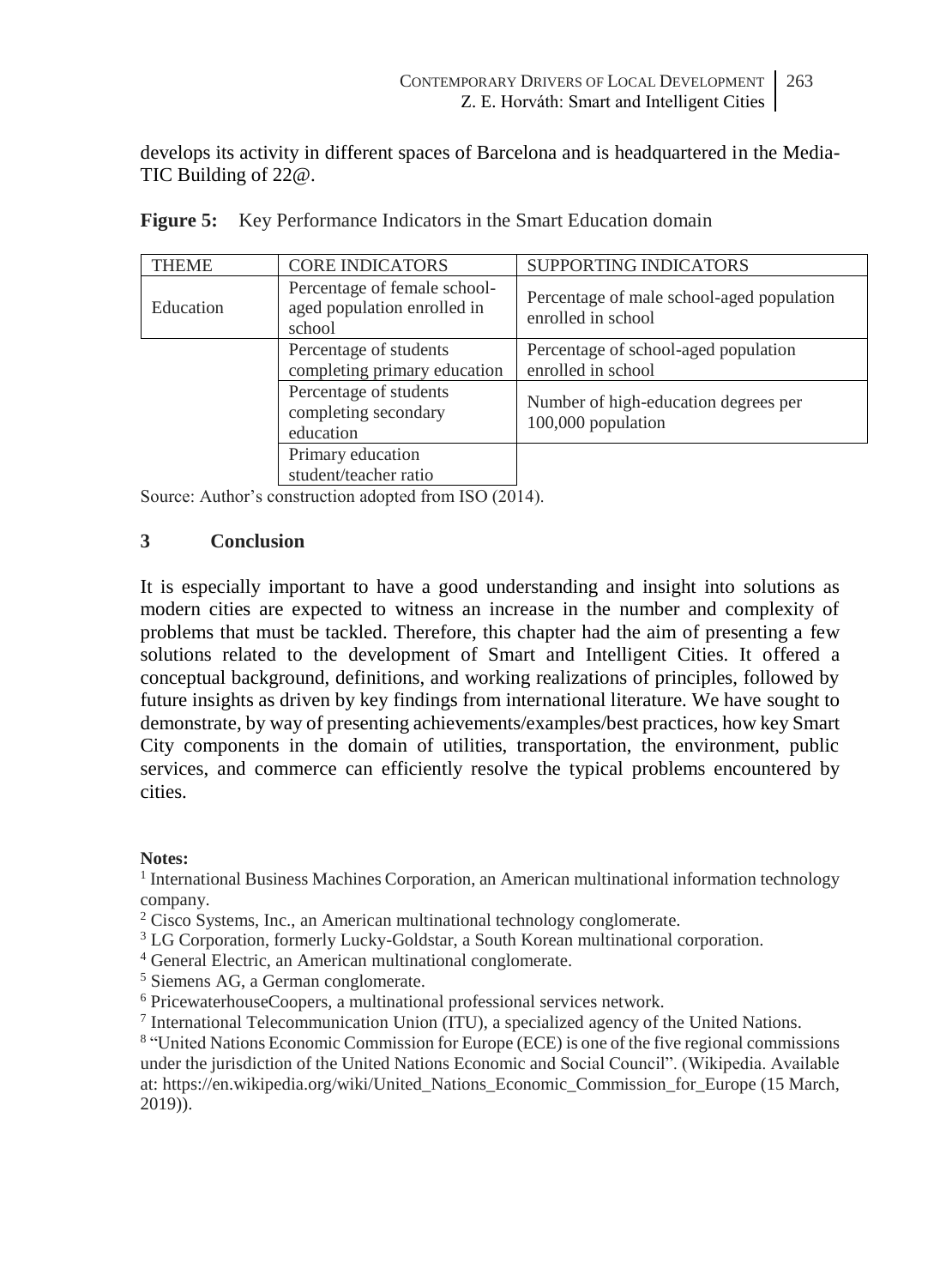<sup>9</sup> The International Organization for Standardization (ISO) is an international standard-setting body composed of representatives from various national standards organizations.

<sup>10</sup> Busan Mobile Application Center, an innovative center to host a variety of services for its citizens, operating like an app store for developers.

<sup>11</sup> Busan IT Industry Promotion Agency, an establishment to foster and support information and cultural industries.

<sup>12</sup> Ooredoo QSC: an international telecommunications company headquartered in Doha, Qatar.

<sup>13</sup> Global Positioning System (GPS): a satellite-based radionavigation system.

<sup>14</sup> GSM (Global System for Mobile communications): a standard developed by the European Telecommunications Standards Institute (ETSI).

<sup>15</sup> For further information, please check the website of the Triangulum project: http://triangulumproject.eu/ (15 March, 2019).

<sup>16</sup> Greenhouse gas.

<sup>17</sup> The IAO offers research services to companies and public-sector bodies and institutions.

<sup>18</sup> FOKUS is a non-profit organization, helps the conception and implementation of research and development projects of any size.

<sup>19</sup> A technical service corporation catering to the industry, mobility and certification Segments.

<sup>20</sup> For further information, please check the website of the Cibernàrium programme: https://cibernarium.barcelonactiva.cat/ (15 March, 2019).

#### **References:**

- Accenture (2014) *Technology Vision 2014. Building Cities for the Digital Citizen*, available at: https://www.accenture.com/id-en (March 15, 2019).
- *Cibernàrium programme* (2019) available at: https://cibernarium.barcelonactiva.cat/ (March 15, 2019).
- Czirjak, R. & Gere, L. (2016) Smart Cities Addressing Social Challenges?, *Hungarian Geopolitics,* 4, pp. 16–31.
- ESRC (2017) *European Urban Living Labs as experimental city-to-city learning platforms,* available at: http://www.urbantransformations.ox.ac.uk/blog/2017/european-urban-livinglabs-as-experimental-city-to-city-learning-platforms/ (March 15, 2019).
- Gere, L. (2016) Global Cities Redefined, *Hungarian Geopolitics,* 4, pp. 6–15.
- Horváth, Z. (2016) Assessing regional impact based on destination image, *Regional Statistics,* 6(1), pp. 164–192*.*
- ISO (2014) *Sustainable development of communities — Indicators for city services and quality of life,* available at: https://www.iso.org/obp/ui/#iso:std:iso:37120:ed-1:v1:en (March 15, 2019).

ITU (2017) *Key performance indicators for smart sustainable cities to assess the achievement of sustainable development goals*. Recommendation ITU-T Y.4903/L. 1603, available at: <https://www.itu.int/rec/T-REC-Y.4903-201610-I> (March 15, 2019).

- PwC (2017) *The Future is Coming: Index of Cities' Readiness*, available at: https://www.pwc.ru/ru/assets/the-future-is-coming-eng.pdf (March 15, 2019).
- Rab, J., Riedel, M. & Steiner, B. M. (eds.) (2015) *Smart City Példatár* (Budapest: Lechner Nonprofit Kft.).
- SETIS (Strategic Energies Information System) (2018) *European Initiative for Smart Cities*, available at: https://setis.ec.europa.eu/about-setis (March 7, 2019).
- Smart Cities Council (2018) *New Taipei City Government Constructs G-Cloud Framework*, available at:  $\overline{a}$  at:  $\overline{a}$  at:  $\overline{a}$  at:  $\overline{a}$  at:  $\overline{a}$

https://na.smartcitiescouncil.com/system/tdf/public\_resources/New%20Taipei%20constructs %20G-cloud%20framework.pdf?file=1&type=node&id=2067&force= (March 15, 2019).